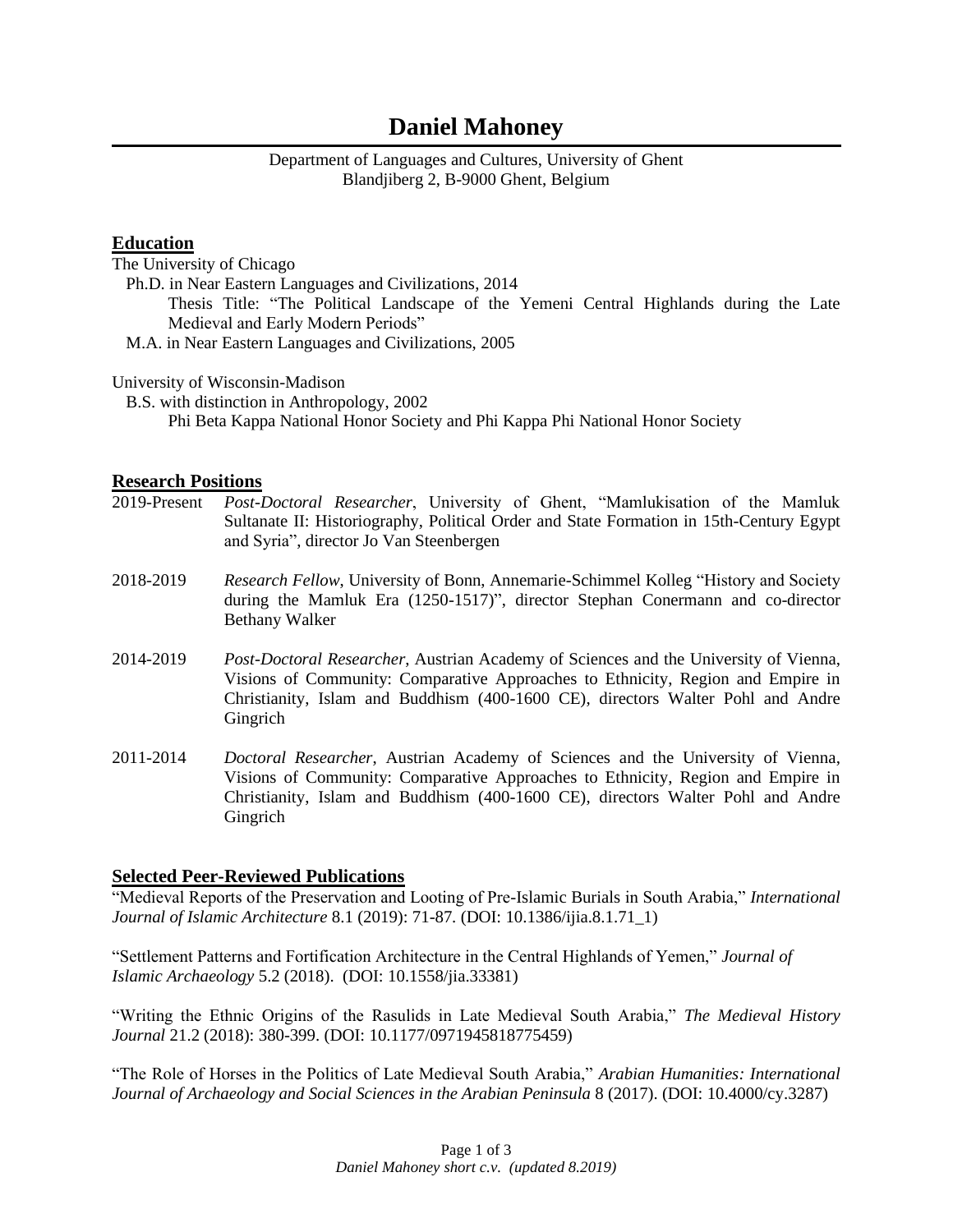"The Political Agency of Kurds as an Ethnic Group in Late Medieval South Arabia," *Medieval Worlds* 3 (2016): 146-157. (DOI: 10.1553/medievalworlds\_no3\_2016s146)

"The Political Construction of a Tribal Genealogy from Early Medieval South Arabia," in *Meanings of Community across Medieval Eurasia*, E. Hovden, C. Lutter, and W. Pohl (eds.), 163-182. Leiden: Brill, 2016. (DOI: 10.1163/9789004315693\_009)

"Ceramic Production in the Yemeni Central Highlands during the Islamic Period," in *Landscapes of the Islamic World: Archaeology, History, and Ethnography*, S. McPhllips and P. Wordsworth (eds.), 129- 142. Philadelphia: University of Pennsylvania Press, 2016. (DOI: 10.1553/0x003718e5)

"Cultural Heritage and Identity Politics in Early Medieval South Arabia," in *Southwest Arabia across History*, A. Gingrich and S. Haas (eds.), 67-78. Vienna: Austrian Academy of Sciences Press, 2014. (DOI: 0x003763fe)

### **Fellowships and Grants**

| 2019       | Fritz Thyssen Stiftung (Germany)                                           |
|------------|----------------------------------------------------------------------------|
| 2018-2019  | Annemarie-Schimmel Kolleg Research Fellowship (U. of Bonn)                 |
| 2011, 2010 | Doolittle-Harrison Travel Fellowship (U. of Chicago)                       |
| 2010, 2006 | American Institute for Yemeni Studies Research Fellowship                  |
| 2008-2009  | <b>IIE Fulbright Fellowship</b>                                            |
| 2008-2009  | Fulbright-Hays Doctoral Dissertation Research Abroad Fellowship (declined) |
| 2005-2011  | Helen Rich Travel Grants (The Oriental Institute of the U. of Chicago)     |
| 2004       | American Institute for Yemeni Studies Language Fellowship                  |
| 2003-2008  | Century Fellowship (U. of Chicago)                                         |
| 2001       | Phi Kappa Phi Summer Research Fellowship                                   |

### **Selected Conference and Workshop Papers**

| 2019 | "Medieval Antiquarian Writing about Ancient South Arabia," "Antiquarianism in the |
|------|-----------------------------------------------------------------------------------|
|      | Islamic World" conference, Bard Graduate Center (USA)                             |

- 2019 "Power Dynamics between Yemeni Islamic Jurists and the Early Rasulid Sultanate," "Interdisciplinary Approaches to Rasulid Entanglement in the Medieval Islamic World" conference, University of Bonn (Germany)
- 2018 "The Social Lives and Networks of Late Medieval Yemen in Transformation," "Whither Islamicate Digital Humanities? Analytics, Tools, Corpora" conference, Royal Netherlands Academy of Arts and Sciences, Amsterdam (The Netherlands)
- 2018 "The Place of Ẓafār in Medieval Yemen," Cities Workshop 2: "Zafar Material History of a Buried South Arabian City on the Eve of Islam", New York University (USA)
- 2018 "Local Legal Resistance to Emergent Rasulid Authority in the 13th Century," World Congress for Middle Eastern Studies, Seville (Spain)
- 2018 "A Comparative Approach to Medieval Biographical Collections from Rasulid South Arabia," International Medieval Congress, Leeds (UK)